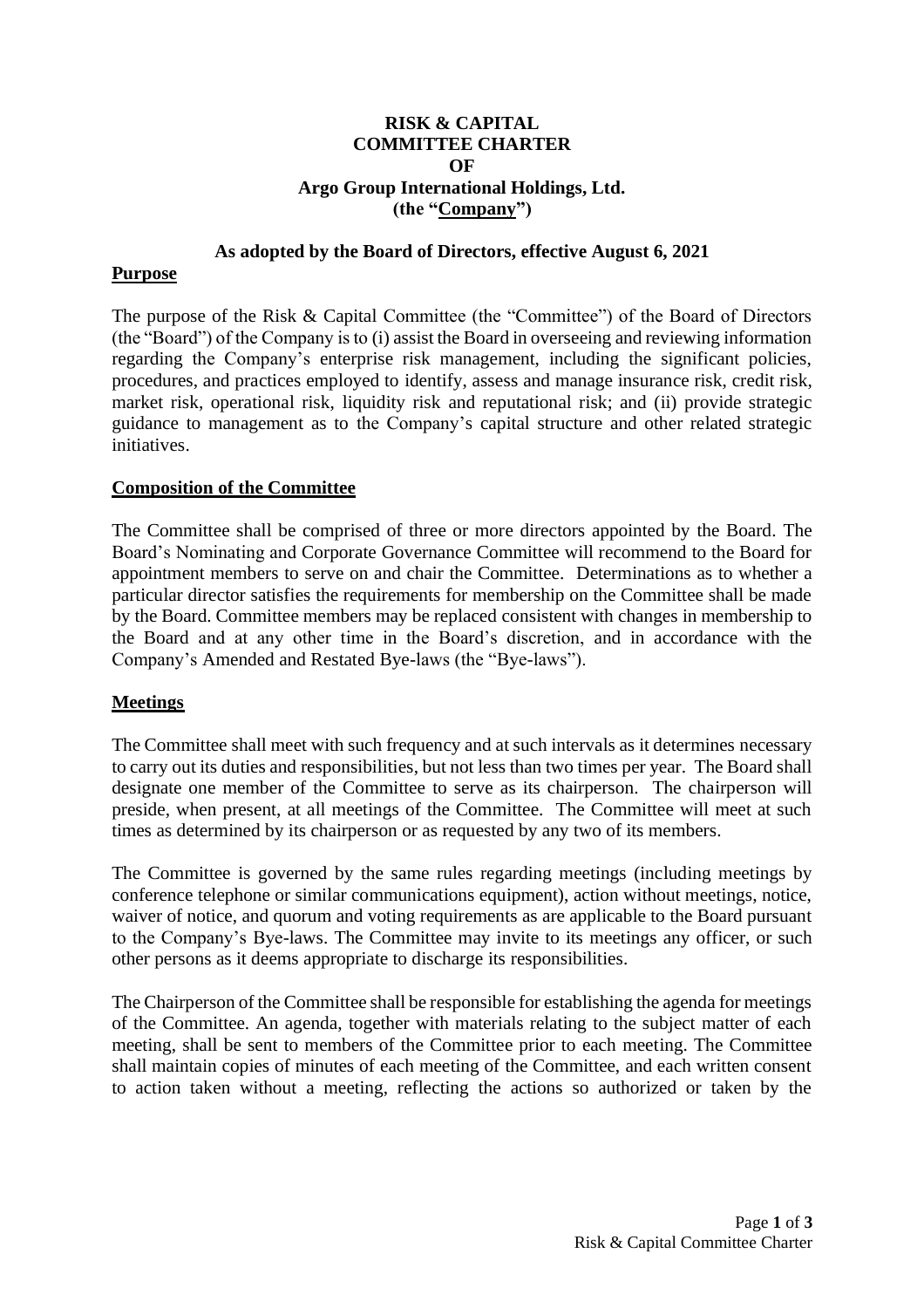Committee. A copy of the minutes of each meeting and all consents shall be placed in the Company's minute book.

# **Delegation**

The Committee may form and delegate authority to subcommittees consisting of one or more Committee members when it deems appropriate.

## **Authority**

The Committee shall have the authority to obtain advice and assistance from any officer or employee of the Company or, at the Company's expense and at funding levels determined by the Committee, any outside legal counsel, expert or other advisor to assist with the execution of its duties and responsibilities as set forth in this Charter. The Committee shall have full, unrestricted access to Company books, records and facilities.

The Company will provide for appropriate funding, as determined by the Committee, for payment of (i) compensation to any advisors retained or employed by the Committee and (ii) ordinary administrative expenses of the Committee that are necessary or appropriate in carrying out its duties.

## **Duties and Responsibilities**

In furtherance of its purpose, the Committee shall:

- 1. Review the Company's overall risk profile and monitor key risks across the Company's organization as a whole, which may involve coordination with other committees of the Board from time to time as appropriate.
- 2. Review and approve the Company's risk appetite, risk tolerances, risk limits and strategy relating to key risks, including, but not limited to: (i) insurance risk, (ii) credit risk, (iii) market risk, (iv) operational risk (v) liquidity risk, and (vi) reputational risk.
- 3. The Committee may (i) review the methodology for establishing the Company's overall risk appetite; (ii) review the policies for the establishment of risk limit frameworks, and adherence to such limits; and (iii) review enterprise risk limits and compliance with those limits or exceptions thereto as necessary.
- 4. Oversee risk management processes, including the risk management framework and governance structure employed by management. The framework will include the definition of the categories of risk, standards in relation to each category and the approach to risk tolerances adopted by the Company. These standards will be reviewed as necessary to take into account changes in the internal and external environment, as well as reports and findings of the Audit Committee and the Company's internal audit function as it relates to performance of controls.
- 5. Monitor the Company's capital adequacy and the outputs of capital models utilized by the Company to ensure that they appropriately reflect the Company's risk profile.
- 6. Review public disclosures required by law or regulation with respect to the Company's risk management program.